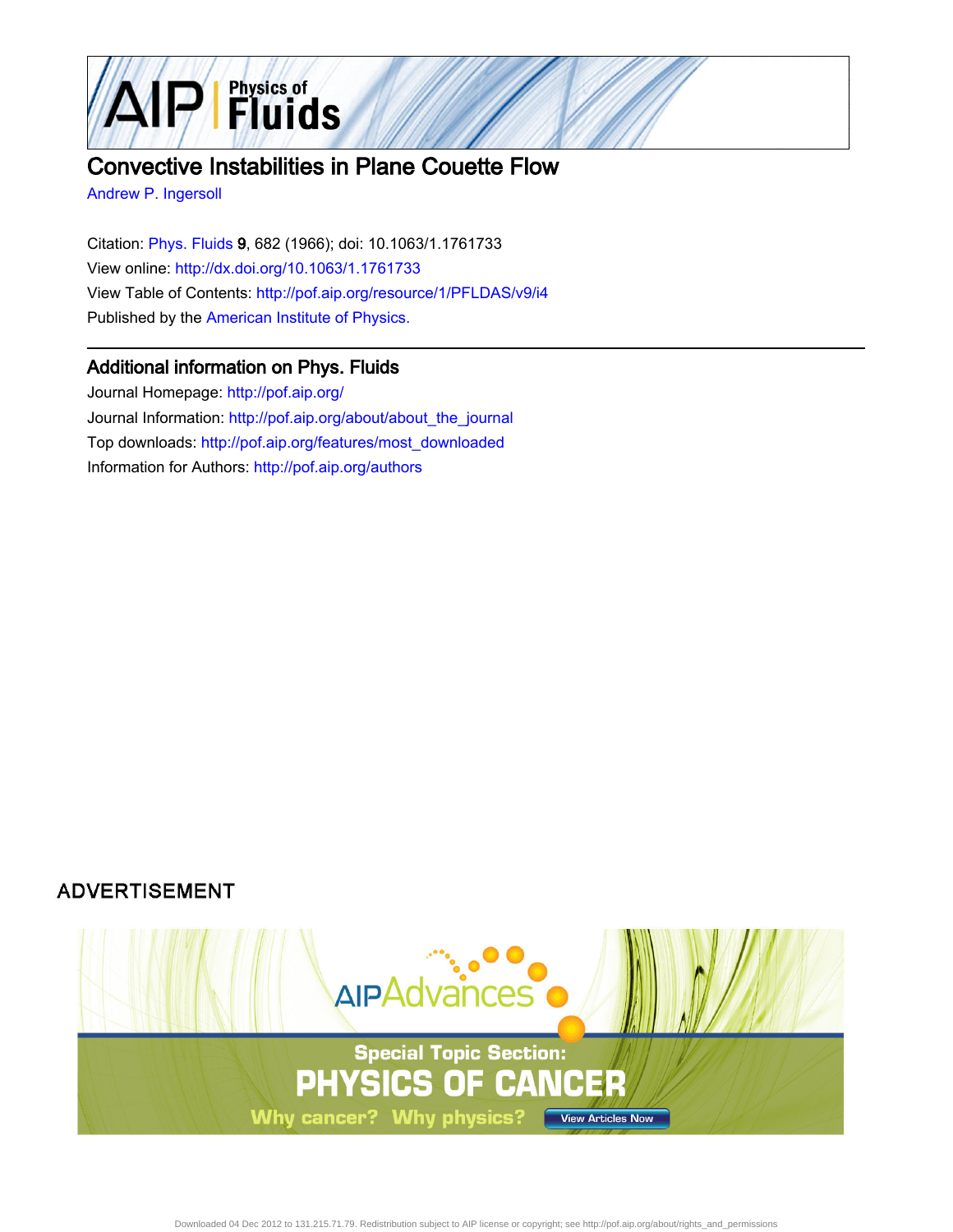# **Convective Instabilities in Plane Couette Flow**

ANDREW P. INGERSOLL *Harvard University, Cambridge, Massachusetts*  (Received 8 December 1965)

The stability to infinitesimal disturbances of plane Couette flow is considered in the presence of a negative vertical temperature gradient. The fluid is contained between horizontal planes which are mamtamed at different temperatures. The flow becomes unstable at the critical Rayleigh number for convection without shear. Below this critical Rayleigh number, the flow is stable in the limit of large and small Reynolds numbers. Numerical solutions at finite Reynolds numbers are given for stationary and traveling disturbances at Prandtl numbers equal to ten and infinity. For these cases, the flow appears stable at subcritical Rayleigh numbers, for all Reynolds numbers. '

#### **I. INTRODUCTION**

 ${\bf A}$  FLUID is contained between horizontal planes on which the temperature and velocity are fixed. These bounding surfaces move relative to each other with constant horizontal velocity, and the lower surface is maintained at a constant temperature above that of the upper surface. Experiments on air by Benard and  $A$ vsec,<sup>1</sup> Chandra,<sup>2</sup> and Brunt<sup>3</sup> indicate that convection usually occurs as longitudinal rolls, with axes parallel to the mean flow. Transverse rolls are also observed at small rates of shear.

Kuo4 has examined the stability of the basic state analytically, using a nondissipative model. More recently, Deardorff,<sup>5</sup> Gallagher and Mercer,<sup>6</sup> and this writer<sup>7</sup> analyzed the full sixth-order stability problem numerically. The results were obtained independently using different methods and agree within quite accurate limits. Curves of neutral stability were calculated relating the five physical parameters of the problem. These are the Rayleigh number, the Prandtl number, the phase speed and horizontal wavenumber of the disturbance, and the Reynolds number based on the component of the mean velocity normal to the wave fronts of the disturbance. When this last parameter is zero (e.g., for longitudinal rolls), the equations reduce to those of the Rayleigh stability problem, treated by Pellew and Southwell.<sup>8</sup> For that problem, in which there is no mean shear, unstable disturbances will exist at values of the Rayleigh number above a certain critical value which is independent of the Prandtl number. Thus with a mean shear, longitudinal rolls will be unstable above this critical Rayleigh number, and so the basic state cannot exist in this range.

The only question of physical interest is then whether the basic state with shear is unstable at Rayleigh numbers below this critical value, for disturbances other than longitudinal rolls. Deardorff<sup>5</sup> considered stationary disturbances (those moving with the fluid midway between the boundaries), at several values of the Prandtl number, for Reynolds numbers less than 300. Gallagher and Mercer<sup>6</sup> studied a larger range of Reynolds numbers and gave an example of a neutrally stable traveling disturbance. The Rayleigh number at neutral stability seems to increase with Reynolds number and with Prandtl number, and the wavelength of the most unstable disturbance increases with the Reynolds number. This writer<sup>7</sup> has obtained similar results for a comparable range of parameters. No cases of instability were found at Rayleigh numbers below the critical value for longitudinal rolls.

Unfortunately, these numerical solutions do not cover all cases of interest. Neutral stability curves for traveling disturbances were not obtained, and the data do not illustrate fully the effect of Prandtl number variation. Moreover, Deardorff speculates that the Rayleigh number at neutral stability might decrease for Reynolds numbers above a certain value, although no results could be obtained at very large Reynolds numbers. Below we direct our attention to these questions. We conclude, with Deardorff, and with Gallagher and Mercer, that the flow is stable below the critical Rayleigh number for longitudinal rolls. This and the preceding work do not constitute a rigorous proof of stability, however, and so our conclusion remains tentative.

<sup>&</sup>lt;sup>1</sup> H. Benard and D. Avsec, J. Phys. Radium 9, 486 (1938).<br><sup>2</sup> K. Chandra, Proc. Roy. Soc. (London) **A164**, 231 (1938).<br><sup>3</sup> D. Brunt, in *Compendium of Meteorology* (American Mete-<br>orological Society, Boston, Massachusetts

 $\overline{\textbf{5}}$  J. W. Deardorff, Phys. Fluids 8, 1027 (1965).<br>  $\overline{\textbf{6}}$  A. P. Gallagher and A. McD. Mercer, Proc. Roy. Soc.<br>
(London) **A286**, 117 (1965). (London) **A286,** 117 (1965). 7 A. P. Ingersoll, Ph.D. thesis, Harvard University (1965).

sA. Pellew and R. V. Southwell, Proc. Roy. Soc. (London) **Al76,** 312 (1940).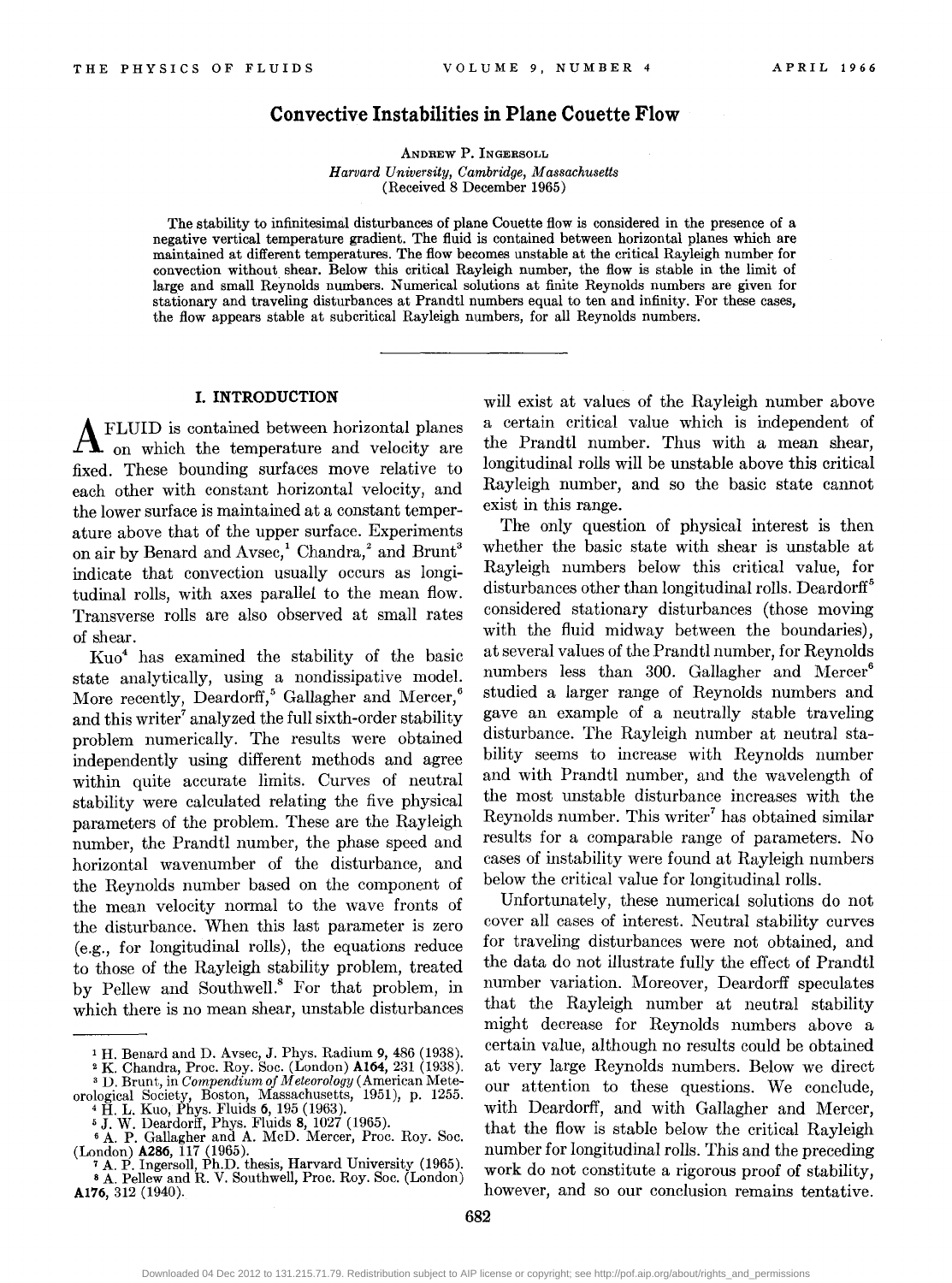# **II. MATHEMATICAL FORMULATION**

Let  $(u', v', w')$  be the velocity and  $T'$  be the temperature of the fluid at a point  $(x', y', z')$  at time t'. The boundaries are taken to lie at  $z' = \pm \frac{1}{2}h$ . where *z'* is the vertical coordinate. The basic state is then

 $u' = \Delta u \, z'/h$ ,  $v' = w' = 0$ ,  $T' = -\Delta T \, z'/h$ . (1)

Consider a disturbance of the form

$$
f(z') \exp \{[i(x' - \Delta u c t')\alpha_x/h] + (iy'\alpha_y/h)\}.
$$
 (2)

Then let  $\alpha = (\alpha_x^2 + \alpha_y^2)^{\frac{1}{2}}$  be the (positive) horizontal wavenumber, scaled by the quantity  $1/h$ . The real part of *c* is the phase speed of the disturbance in the x' direction, scaled by the velocity  $\Delta u$ . The imaginary part is related to the growth rate and is positive for an unstable disturbance.

We assume that the fluid obeys the Boussinesq equations of motion.<sup>8,9</sup> Then let w and  $\theta$  be the dimensionless vertical velocity and temperature of an infinitesimal disturbance of the form (2). We may treat w and  $\theta$  as functions only of z, the dimensionless vertical coordinate, whence

$$
[\nabla^2 - i\alpha \epsilon (z - c)] \nabla^2 w = \alpha^2 R \theta, \qquad (3)
$$

$$
[\nabla^2 - i\sigma\alpha\epsilon(z - c)]\theta = -w.
$$
 (4)

Here  $\nabla^2$  is the Laplacian operator  $D^2 - \alpha^2$ , where *D* is the derivative with respect to *z. R* is the Rayleigh number and  $\sigma$  the Prandtl number,

$$
R = \gamma \Delta T h^3/(\nu \kappa), \qquad \sigma = \nu/\kappa, \tag{5}
$$

where  $\nu$  is the kinematic viscosity,  $\kappa$  the thermometric conductivity, and  $\gamma$  is the product of the gravitational acceleration and the thermal coefficient of expansion of the fluid. Finally,  $\epsilon$  is the Reynolds number based on the transverse component of the basic flow,

$$
\epsilon = \text{Re }\alpha_x/\alpha = (\Delta u \ h/\nu)(\alpha_x/\alpha). \tag{6}
$$

The boundary conditions are

$$
w = Dw = \theta = 0 \qquad (z = \pm \frac{1}{2}), \qquad (7)
$$

corresponding to rigid, conducting plane surfaces.

The quantity  $\alpha_x/\alpha$  in (6) is the cosine of the angle between the disturbance wave vector and the direction of the mean flow. For transverse rolls  $[(\alpha_x/\alpha) = 1]$ ,  $\epsilon$  is equal to Re, the Reynolds number of the basic state. For longitudinal rolls  $[(\alpha_x/\alpha)] = \epsilon = 0$ , the equations are those of the Rayleigh stability problem. So at  $R \approx 1708$ ,

longitudinal rolls of wavenumber  $\alpha \approx 3.117$  will become unstable. We also wish to determine whether there are disturbances with  $\epsilon \neq 0$  which are unstable at  $R$  < 1708. Thus we must calculate the eigenvalues  $R$  for which (3), (4), and (7) are satisfied, for all  $\sigma$ ,  $\alpha$ ,  $\epsilon$ , and *c*. We consider only curves of neutral stability *(c* real), and for definiteness we shall take  $\sigma$ ,  $\alpha$ ,  $\epsilon$ , and *c* all positive. (Actually,  $\pm c$ are equally valid solutions, corresponding to waves traveling with equal and opposite velocities.) In the next section we develop the means of obtaining these eigenvalues.

# III. THE EIGENFUNCTION EXPANSION

Expand  $w$  and  $\theta$  in terms of normalized functions of *z* satisfying the boundary conditions (7),

$$
w = \sum_{n=0}^{\infty} b_n f_n(z), \qquad \theta = \sum_{n=0}^{\infty} d_n g_n(z), \qquad (8)
$$

where

$$
f_n = Df_n = g_n = 0 \qquad (z = \pm \frac{1}{2}). \tag{9}
$$

In the present problem, it is useful to determine these functions by requiring that they satisfy

$$
\nabla^4 f_n = \lambda_n g_n, \qquad \nabla^2 g_n = -f_n, \qquad \lambda_n = \text{const.} \tag{10}
$$

These are precisely Eqs. (3) and (4) with  $\epsilon = 0$ . Thus  $f_0$  and  $g_0$  are the solutions w and  $\theta$  of the Rayleigh stability problem, and  $(\lambda_0/\alpha^2) = R_0$  is the critical Rayleigh number. When  $\alpha = 3.117$ , we will have  $R_0 \approx 1708$ . The  $f_n$  and  $g_n$   $(n > 0)$ are the higher modes mentioned by Pellew and Southwell. These functions are even or odd with respect to *z* as *n* is an even or odd integer. They may be computed explicitly in terms of trigonometric functions of complex argument, and depend on *a*  as well as on *z.* 

To establish the orthogonality of these functions, multiply the first of Eqs. (10) by  $f_m$  and the second by  $g_m$ , and integrate from  $z = -\frac{1}{2}$  to  $z = +\frac{1}{2}$ . After some manipulation we obtain

$$
(\lambda_n - \lambda_m) \int_{-\frac{1}{2}}^{+\frac{1}{2}} f_n g_m \, dz = 0, \qquad (11)
$$

and it is consistent to write

$$
\int_{-\frac{1}{2}}^{+\frac{1}{2}} f_n g_m \, dz = \delta_{nm}.\tag{12}
$$

Then if the functions are complete, (8) will converge, and we have

$$
b_n = \int_{-\frac{1}{2}}^{+\frac{1}{2}} wg_n \, dz, \qquad d_n = \int_{-\frac{1}{2}}^{+\frac{1}{2}} \theta f_n \, dz. \tag{13}
$$

Downloaded 04 Dec 2012 to 131.215.71.79. Redistribution subject to AIP license or copyright; see http://pof.aip.org/about/rights\_and\_permissions

<sup>9</sup> S. Chandrasekhar, *Hydrodynamic and Hydromagnetic Stability* (Oxford University Press, Oxford, 1961), p. 16.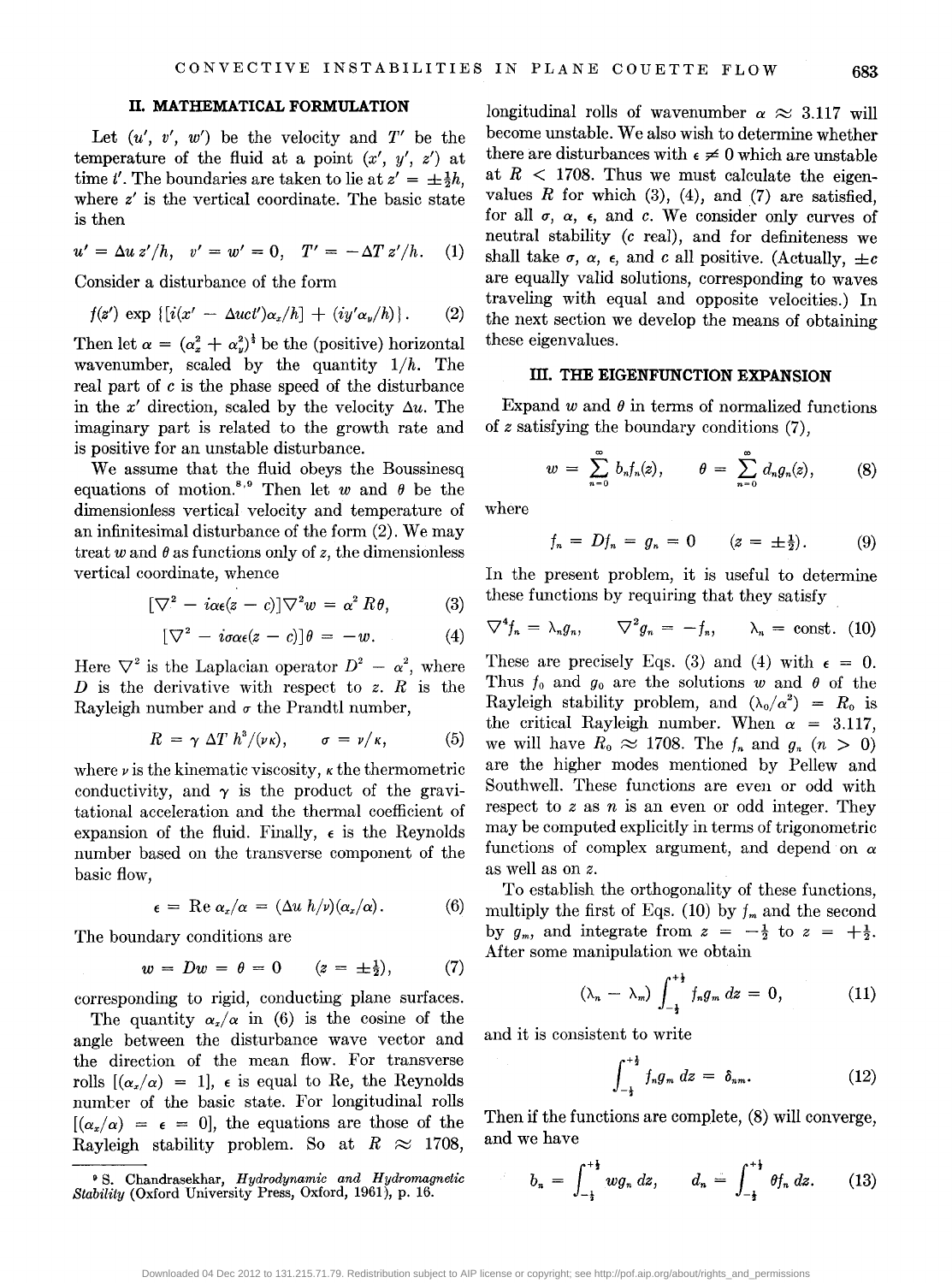Conversely, it is not difficult to show that the Eqs. (8) converge in the mean, given (13). In fact, Eqs. (9) and (10) define a self-adjoint system, and the well-known theorems for Sturm-Liouville equations apply with only slight modifications.<sup>10</sup> For problems related to the Rayleigh stability problem, these functions are often more useful than the simpler functions described by Gallagher and Mercer,<sup>6</sup> and by Reid and Harris.<sup>11</sup>

To proceed, we multiply Eq. (3) by  $f_n$  and Eq. (4) by  $g_n$ , and integrate from  $z = -\frac{1}{2}$  to  $z = +\frac{1}{2}$ . With  $(7)$ ,  $(9)$ ,  $(10)$ , and  $(13)$  the equations reduce to an infinite set of linear algebraic equations in the  $b_n$  and  $d_n$ . The  $d_n$  are easily eliminated, yielding

$$
\sum_{m=0}^{\infty} \left[ (\lambda_n - \alpha^2 R) \delta_{nm} + i E_{nm} + G_{nm} \right] b_m = 0, \qquad (14)
$$

where

$$
E_{nm} = \alpha \epsilon (\sigma D_{nm} \lambda_m - B_{nm}), \quad G_{nm} = \alpha^2 \epsilon^2 \sigma \sum_k D_{nk} B_{km}
$$

and

$$
B_{nm} = \int_{-\frac{1}{2}}^{+\frac{1}{2}} (z - c) f_n \nabla^2 f_m \, dz,
$$
  
\n
$$
D_{nm} = \int_{-\frac{1}{2}}^{+\frac{1}{2}} (z - c) g_n g_m \, dz.
$$
\n(15)

Here *R* is the unknown eigenvalue, and the  $\lambda_n$  are the constants defined in (10). The functions  $f_n$ and  $g_n$  depend on  $\alpha$  as well as on *z*, and thus the  $B_{nm}$  and  $D_{nm}$  may be computed given  $\alpha$  and  $\alpha$ . The eigenvalue *R* is determined by requiring that the determinant of the coefficients  $b_m$  in (14) be zero.

The determinant may be normalized by dividing each row by  $\lambda^{1/6}$  and each column by  $\lambda^{5/6}_m$ . The diagonal term involving  $R$  then has the form  $[1 (\alpha^2 \overline{R}/\lambda_n)$ , which approaches unity as  $1 + O(n^{-6})$ , for *n* large. All other terms in the normalized determinant approach zero at least as fast as  $1/n$  or  $1/m$ . Thus it is possible to truncate the infinite determinant to one of size  $N \times N$ , where N is large, in evaluating the lowest eigenvalue, *R.* 

This choice of eigenfunctions, Eqs. (10), leads to several simplifications in the calculation. Only for this choice was it possible to eliminate the  $d_n$ , as we did in deriving (14). This reduced the size of the determinant by one-half and the computing time by a factor of eight. In addition, the fact that

the eigenvalue  $R$  is only important in the first few diagonal terms makes it possible to obtain  $R$ by a straightforward iteration procedure. Finally, this choice clarifies the nature of the solution for  $\epsilon$ small, as we now demonstrate.

#### IV. **SMALL REYNOLDS NUMBERS**

For e arbitrarily small, we anticipate that *R*  will be expressible as a power series,

$$
R = R^{(0)} + \epsilon R^{(1)} + \epsilon^2 R^{(2)} + \cdots. \qquad (16)
$$

However, the determinant of the coefficients in (14) is complex, and so *R* will be complex, for an arbitrary choice of  $\sigma$ ,  $\alpha$ ,  $\epsilon$ , and *c*. In order that the result be physically meaningful, *R* must be real, which is sufficient to determine *c.* Thus we require, in addition to (16),

$$
c = c^{(0)} + \epsilon c^{(1)} + \epsilon^2 c^{(2)} + \cdots \qquad (17)
$$

If we were also to require that *R* be a minimum with respect to  $\alpha$ , then  $\alpha$  would be a dependent variable, along· with *R* and *c.* For the present, however,  $R^{(n)}$  and  $c^{(n)}$  will be functions of  $\sigma$  and  $\alpha$ , which we regard as independent variables, in addition to  $\epsilon$ .

The quantity *c* is the phase speed of the disturbance relative to the basic velocity  $\Delta u$ . Therefore, we do not expect a singular limit in (17) as  $\epsilon \to 0$ . In fact, by cross multiplying (3) with the complex conjugate of (4), and integrating from  $z = -\frac{1}{2}$  to  $z = +\frac{1}{2}$ , we may show that

$$
-\frac{1}{2} < c < +\frac{1}{2}.\tag{18}
$$

This states that the velocity of the disturbance may not be greater than that of either boundary and serves to justify (17).

We then substitute  $(15)$ ,  $(16)$ , and  $(17)$  into  $(14)$ , and set the determinant of the coefficients equal to zero to each order in  $\epsilon$ . The leading term is simply

$$
\prod_{n=0}^{\infty} \left[ \lambda_n - \alpha^2 R^{(0)} \right] = 0, \qquad (19)
$$

which is satisfied if  $R^{(0)}$  in (16) is equal to  $R_0 = \lambda_0/\alpha^2$ , where  $\lambda_0$  is the lowest of the set  $\lambda_n$  in (10). This insures that the solutions of (3) and (4) will reduce asymptotically to solutions of the Rayleigh stability problem as  $\epsilon \to 0$ .

The terms proportional to  $\epsilon$  give

$$
-\alpha^2 R^{(1)}\epsilon + iE_{00} = 0. \qquad (20)
$$

And since  $f_0$  and  $g_0$  are even functions of  $z$ ,  $E_{00}$  will be equal to  $\epsilon c^{(0)}$  times a negative number, to this

<sup>1</sup>o H. Marganau and G. M. Murphy, *The Mathematics of Physics and Chemistry (D. Van Nostrand Company, Inc.,* New York, 1956), 2nd ed., p. 277.<br><sup>11</sup> W. H. Reid and D. L. Harris, Astrophys. J. Suppl. Ser.

<sup>3, 429 (1958).</sup>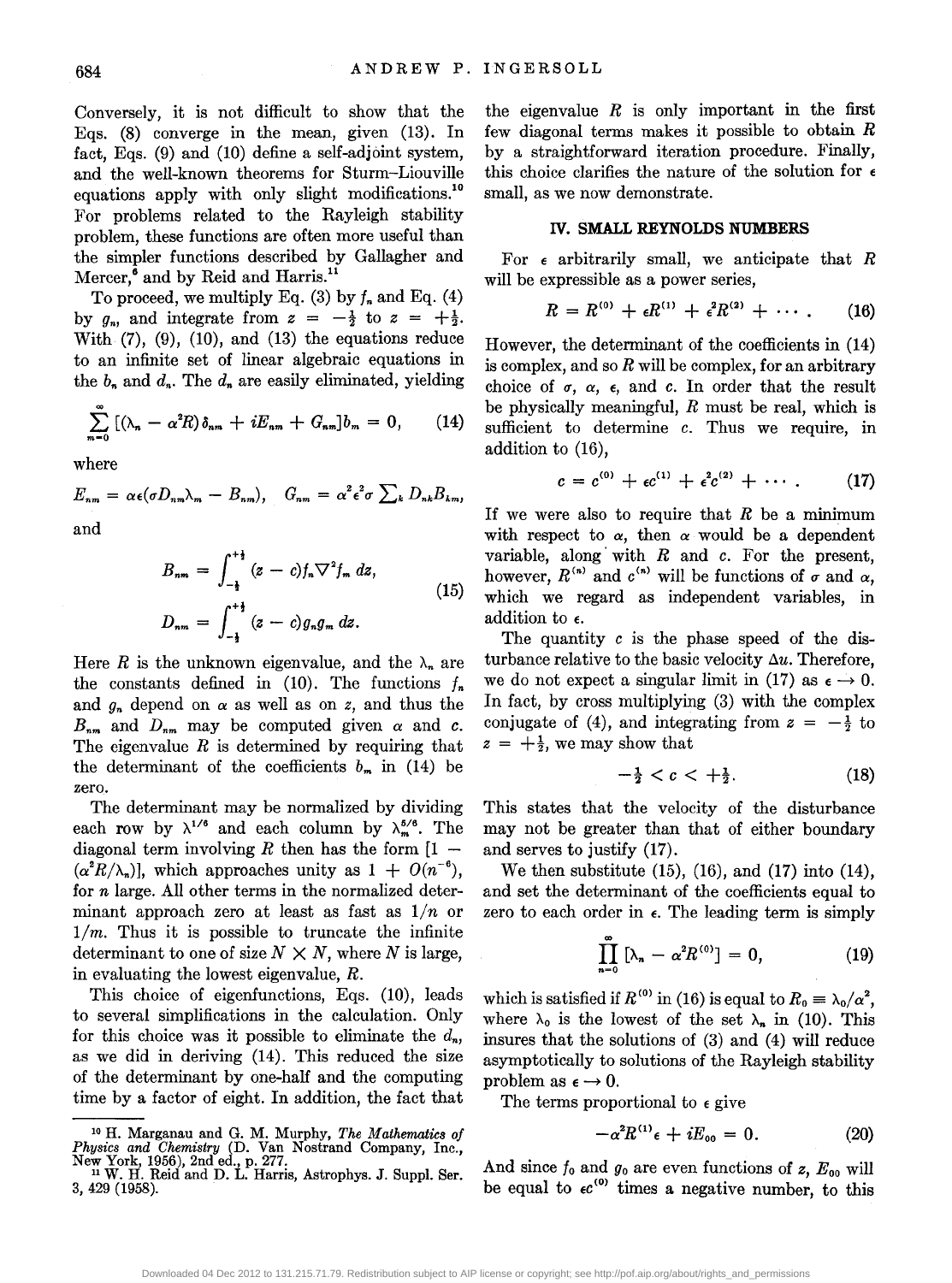order in  $\epsilon$ . Thus the real part of (20) implies  $R^{(1)} = 0$ , and the imaginary part implies  $c^{(0)} = 0$ .

In order to evaluate the terms in higher powers of  $\epsilon$ , we must recall that the  $f_n$  and  $g_n$  are even or odd functions of *z* as *n* is even or odd.  $B_{nm}$  and  $D_{nm}$ will therefore be proportional to  $c$  if  $n + m$  is even and will not involve  $c$  if  $n + m$  is odd. Thus the imaginary terms in  $\epsilon^2$  give  $E_{00} = 0$ , which is now proportional to  $\epsilon^2 c^{(1)}$ , and implies  $c^{(1)} = 0$ .

The real terms proportional to  $\epsilon^2$  give

$$
-\alpha^2 R^{(2)} \epsilon^2 + G_{00}
$$
  
+ 
$$
\sum_{m \text{ odd}} (\lambda_m - \lambda_0)^{-1} (E_{0m} E_{m0}) = 0, \qquad (21)
$$

which is an explicit expression for  $R^{(2)}$  in terms of  $\sigma$ and  $\alpha$ . This may be rewritten

$$
R^{(2)} = \sum_{m \text{ odd}} \frac{[\sigma^2 \lambda_0 \lambda_m D_{0m}^2 - \sigma \lambda_0 D_{0m} (B_{0m} + B_{m0}) + B_{0m} B_{m0}]}{\left[\lambda_m - \lambda_0\right]},
$$
\n(22)

where  $\lambda_0$ ,  $\lambda_m$ ,  $D_{0m}$ ,  $B_{0m}$ , *etc*, depend only on  $\alpha$ , for *m* odd.

In this way one may continue the expansion to higher orders in  $\epsilon$ . It is possible to prove by induction that  $c^{(n)} = 0$  (all *n*), and that  $R^{(n)} = 0$  (*n* odd). Thus for  $\epsilon$  small enough, only stationary disturbances are allowed; there are no neutrally stable solutions in the limit  $\epsilon \rightarrow 0$  for which  $c \neq 0$ .

We now have R as a function of  $\sigma$ ,  $\alpha$ , and  $\epsilon$ , for  $\epsilon$  arbitrarily small. We may also minimize  $R$ with respect to  $\alpha$ , in which case  $\alpha$  becomes a function of the two other independent variables,  $\sigma$  and  $\epsilon$ . Therefore, let

$$
\alpha = \alpha^{(0)} + \epsilon^2 \alpha^{(2)} + \epsilon^4 \alpha^{(4)} + \cdots, \qquad (23)
$$

and expand each  $R^{(n)}(\sigma, \alpha)$  in (16) as a power series in  $\epsilon^2$ , using (23). Choose the  $\alpha^{(n)}(\sigma)$  such that *R* is minimized to each order in  $\epsilon^2$ , whence

$$
\alpha^{(0)} = \alpha_0 \approx 3.117, \tag{24}
$$

$$
\alpha^{(2)} = -(\partial R^{(2)}/\partial \alpha)(\partial^2 R^{(0)}/\partial \alpha^2)^{-1},
$$

$$
R = R_0 + \epsilon^2 R^{(2)} + \epsilon^4
$$
  
 
$$
\cdot [R^{(4)} - \frac{1}{2} (\partial R^{(2)} / \partial \alpha)^2 (\partial^2 R^{(0)} / \partial \alpha^2)^{-1}] + \cdots, \quad (25)
$$

where the functions  $R^{(n)}$  are evaluated at  $\alpha = 3.117$ .

We have calculated these terms explicitly to order  $\epsilon^2$ . The minimum Rayleigh number at neutral stability is

$$
R = 1707.76
$$
  
+  $\epsilon^2[0.5598\sigma^2 + 0.1270\sigma + 0.06451]$ , (26)

.and the critical wavenumber is

$$
\alpha = 3.117 - \epsilon^2 10^{-4} [2.325\sigma^2 + 1.503\sigma + 1.155].
$$
 (27)

For the cases studied by Deardorff and by Gallagher and Mercer, these formulas are useful for  $\epsilon < 100$ . Their main advantage is that the dependence on  $\epsilon$ and  $\sigma$  appears explicitly. For all  $\sigma$ , the minimum Rayleigh number at neutral stability increases, and the critical wavenumber decreases with  $\epsilon$ , for  $\epsilon$ small. Equation (26) constitutes a proof of stability at  $R < R_0$ , for  $\epsilon$  arbitrarily small.

# **V. THE GENERAL NUMERICAL SOLUTION**

For finite  $\epsilon$ , one may solve the infinite determinant in (14) numerically. Truncate the determinant to one of size  $N \times N$ ; compute the lowest eigenvalue R for several N, and take the limit as  $N \rightarrow \infty$ . To obtain the lowest eigenvalue of the truncated determinant, substitute a trial value into each term except the lowest diagonal; choose *R* in the lowest diagonal so that the determinant will be zero, and use this *R* as the next trial value in the iteration.

If *c* is zero, eigenvalue *R* will always be real. For *c* different from zero, *R* will be real only for certain discrete values of c, provided  $\epsilon$  is large enough and c is less than one-half. These traveling disturbances were located graphically by computing complex *R*  at several arbitrary values of *c* and then setting  ${\rm Im} (R) = 0.$ 

This method was used to obtain neutral stability curves for both stationary and traveling disturbances.7 Subsequently, the writer has checked several values reported by Deardorff and by Gallagher and Mercer and has found satisfactory agreement. For instance, Gallagher and Mercer report a neutrally stable traveling disturbance at  $\sigma = 1, \alpha = 4$ ,  $\epsilon = 133$  and  $R \approx 0.3004 \times 10^5$ . Using a 20  $\times$  20 matrix, at the same values of  $\sigma$ ,  $\alpha$ , and  $\epsilon$ , we find a neutral disturbance at  $c = 0.0885$  and  $R \approx$  $0.3080 \times 10^5$ . (Gallagher and Mercer do not report the phase speed of the disturbance.)

Below we consider several questions raised by the work of Deardorff and Gallagher and Mercer. The first concerns the role of traveling disturbances. In Fig. 1 we give the Rayleigh number at neutral stability as a function of  $\epsilon$ , for  $\sigma = 10$  and  $\alpha = 3.0$ . The first four stationary modes are shown as solid curves, and the lowest of these exists only for  $\epsilon$  < 150. Thus one effect of increasing the transverse Reynolds number  $\epsilon$  is to inhibit stationary disturbances. Where the first two stationary modes join, a pair of traveling disturbances appear, corresponding to the two solutions  $c = \pm c(\epsilon)$ . For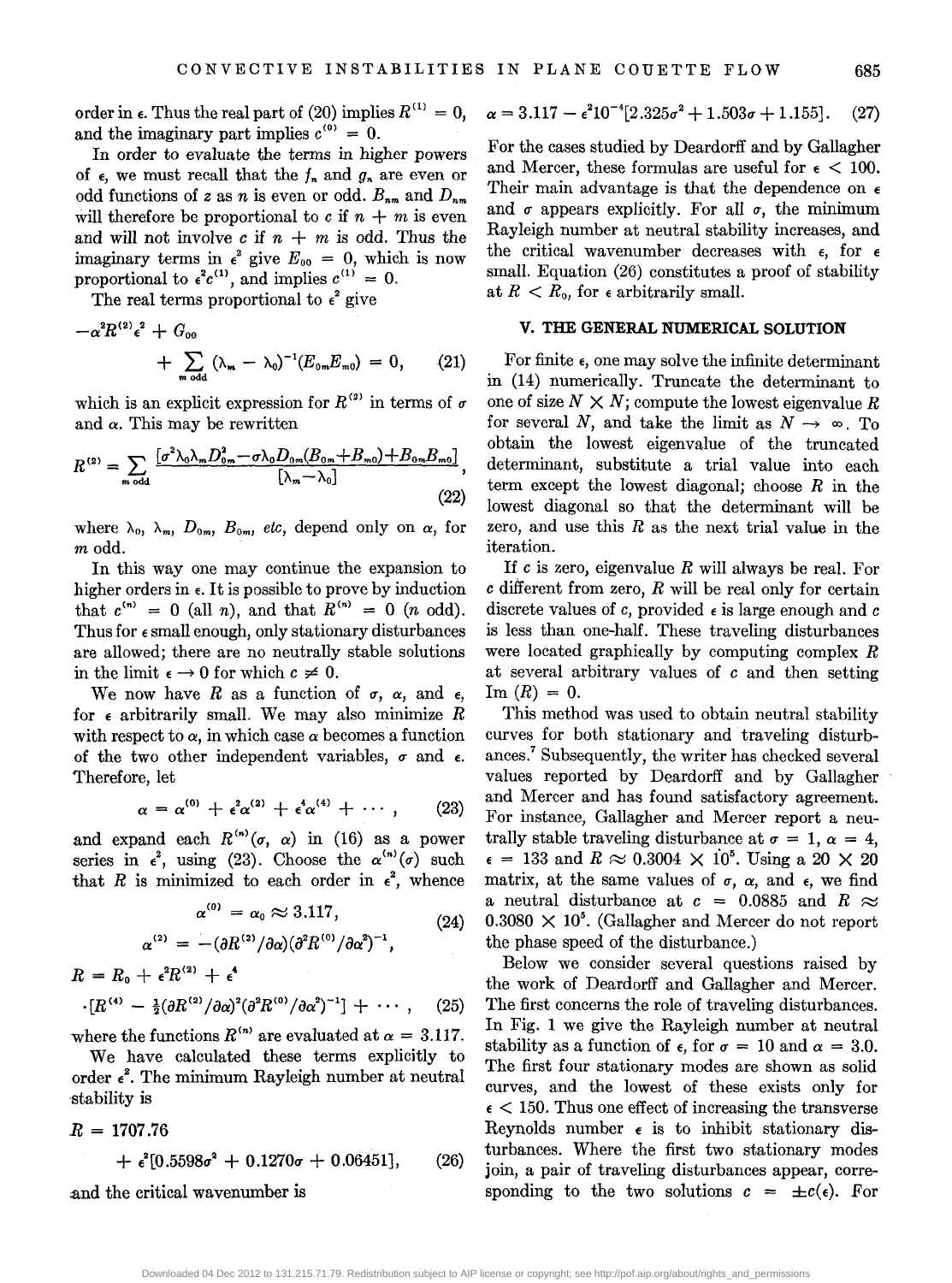

FIG. 1. Neutral stability curves: *R* vs  $\epsilon$ , with  $\sigma = 10$  and  $\alpha=3$ . The solid curves are the first four stationary modes; the broken curve is a traveling mode. Similar curves calculated for  $\alpha$  = 3.3 lie slightly above and to the left of these curves.

these traveling disturbances, the Rayleigh number at neutral stability continues to increase with  $\epsilon$ , as shown by the broken curve in Fig. 1. Thus the estimated curve in Fig. 6 of the paper by Gallagher and Mercer is qualitatively correct.

The phase speed of these traveling disturbances is given in Fig. 2 as a function of  $\epsilon$ . As  $\epsilon \rightarrow \infty$ , the phase speed may approach  $c = \frac{1}{2}$ , the speed of the upper boundary, although this cannot be inferred from the present data.

In Fig. 3 the Rayleigh number at neutral stability is plotted against  $\alpha$ , for  $\sigma = 10$  and  $\epsilon = 150$ . The minimum value of *R*, at  $\alpha \approx 1.5$ , corresponds to the first stationary mode. Traveling disturbances only appear at larger Rayleigh numbers and at higher wavenumbers; the higher modes also appear only at larger Rayleigh numbers. It is possible that very different behavior might occur for different values of  $\sigma$  and  $\epsilon$ , although Figs. 1-3 are typical of several other cases studied. This gives support



FIG. 2. Phase speed at neutral stability:  $c \text{ vs } \epsilon$ , with  $\sigma = 10$ and  $\alpha = 3.0, 3.3$ . The broken part of the curve was estimated visually.

to the assumption of Gallagher and Mercer, that traveling disturbances and higher modes may be neglected in discussing the minima of the neutral stability curves.

We have also investigated the limit of large Prandtl numbers, which was not considered by Deardorff or by Gallagher and Mercer. For  $\epsilon$  small, (26) indicates that the minimum critical Rayleigh number depends only on  $\epsilon^2$  for  $\sigma$  small, and on  $(\sigma \epsilon)^2$ for  $\sigma$  large. The same behavior occurs at finite  $\epsilon$ . For example, using a 20  $\times$  20 matrix, with  $\sigma \epsilon$  =  $2000/3$ ,  $\alpha = 3.3$  and  $c = 0$ , the following holds asymptotically for  $\sigma$  large:

$$
R(\sigma) \sim 2.73 \times 10^4 [1 + (4.7/\sigma) + \cdots]. \tag{28}
$$

The neutral stability curves approach a definite limit as  $\sigma \rightarrow \infty$  with  $\sigma \epsilon$  fixed. Moreover, we have

$$
\sigma \epsilon = \text{Pe } \alpha_x/\alpha = (\Delta u \ h/\kappa)(\alpha_x/\alpha),
$$

where the quantity Pe is the Peclet number of the basic state, and plays the role of a Reynolds number in the heat equation, (4). Thus for  $\sigma$  large, the mean shear is important only in the heat equation, while for  $\sigma$  small, the mean shear is important only in the momentum equation.

In Fig. 4 we give some neutral stability curves for stationary disturbances as  $\sigma \rightarrow \infty$ . Clearly, the minimum of R with respect to  $\alpha$  is a monotonically increasing function of  $\sigma \epsilon$ . This is qualitatively the same as in Figs. 2-4 of the paper by Gallagher and Mercer, for which  $\sigma = 0, 0.7$ , and 6, respectively. Traveling disturbances also exist as  $\sigma \rightarrow \infty$  and seem to behave as in Figs. 1-3 of the present paper. Thus it appears that for all  $\sigma$ , the minimum Rayleigh



FIG. 3. Neutral stability curves: *R* vs  $\alpha$ , with  $\sigma = 10$  and = 150. The solid curves are the first five stationary modes. The broken curves are traveling modes.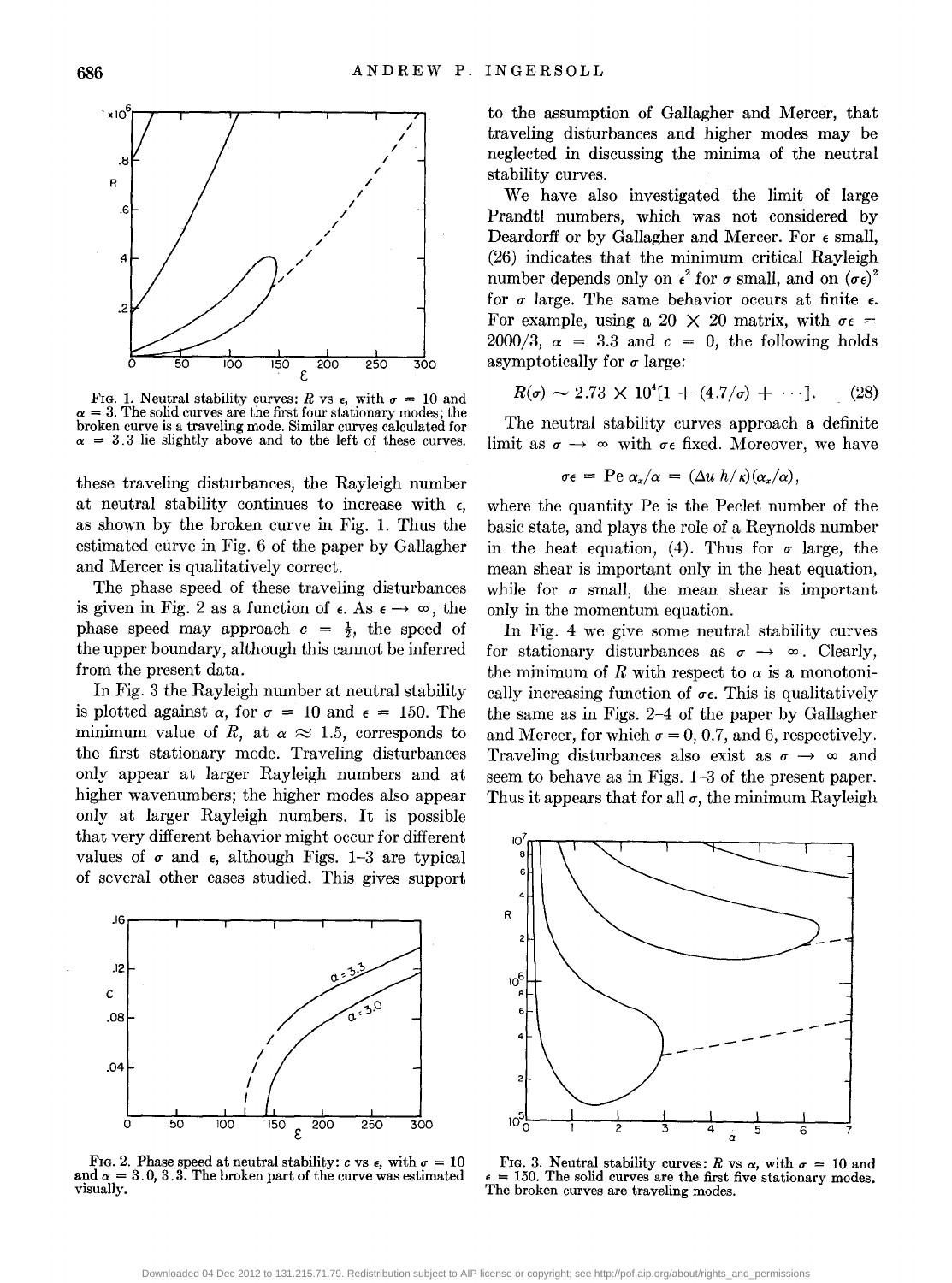

FIG. 4. Neutral stability curves for stationary disturbances: *R* vs *a* for various  $\sigma \epsilon$ , with  $\sigma \rightarrow \infty$  and  $\epsilon \rightarrow 0$ . The broken curves are the second stationary mode (estimated).

number at neutral stability increases monotonically with  $\epsilon$  and corresponds to a stationary disturbance.

#### **VI. LARGE REYNOLDS NUMBERS**

Consider next the limit as  $\epsilon$ , the Reynolds number for transverse disturbances, becomes infinite. As stated in the Introduction, our primary aim is to determine whether unstable disturbances exist for  $R$  < 1708; therefore, we shall assume that  $R$ ,  $\sigma$ , and  $\alpha$  remain finite as  $\epsilon \rightarrow \infty$  and shall treat *c* as the complex eigenvalue. Let  $c = c_r + ic_i$ ; then  $c_i > 0$  implies instability.

A heuristic treatment of the Orr-Sommerfeld equation at large Reynolds numbers is described by Lin, Sec.  $8.5.^{12}$  Our treatment of Eqs. (3) and (4) as  $\epsilon \rightarrow \infty$  is quite similar, and therefore, we only outline the procedure. A fundamental set of six asymptotic solutions may be obtained for  $z - c$ finite by expanding in powers of  $(\alpha \epsilon)^{-\frac{1}{2}}$ . Four of these are asymptotically solutions of the Orr-Sommerfeld equation for plane Couette flow, Eq. (3) with right side equal to zero. The corrections due to thermal effects are of order  $J$  or smaller, where

$$
J = [R/(\sigma \epsilon^2)] \to 0 \quad \text{as} \quad \epsilon \to \infty \,. \tag{29}
$$

The other two solutions are obtained by setting the right side of (4) equal to zero in the first approximation. These six asymptotic solutions are multivalued about the point  $z = c$ , although the basic equations are regular there. In other words, the

12 C. C. Lin, *The Theory of Hydrodynamic Stability* (Cambridge University Press, Cambridge, England, 1955).

asymptotic solutions are representations of different actual solutions of (3) and (4) in different sectors of the complex  $z - c$  plane.

We may obtain a second representation of the six fundamental solutions by introducing the transformation

$$
\eta = (\alpha \epsilon)^{\frac{1}{3}}(z - c),
$$

and expanding in powers of  $(\alpha \epsilon)^{-\frac{1}{2}}$ . These solutions are regular at  $z = c$ , and may be expressed in terms of solutions of Stokes' equation,

$$
y'' + xy = 0
$$
, i.e.,  $y = x^{\frac{1}{2}}H_{\frac{1}{2}}^{(1,2)}(\frac{2}{3}x^{\frac{3}{2}})$ .

Again the effect of coupling between Eqs. (3) and (4) is of order J. This representation of the solutions is presumably only valid for  $\eta$  finite, that is, in a region of the *z* plane about  $z = c$  of radius  $(\alpha \epsilon)^{-\frac{1}{2}}$ . However, we may compare the asymptotic expansions of these solutions for large  $\eta$  with the asymptotic solutions described in the previous paragraph. We find a unique correspondence of solutions for

$$
-(7\pi/6) < \arg(\eta) < (\pi/6), \tag{30}
$$

which is the same condition as in the Couette flow stability problem. $13 - 15$  For slightly damped, neutral or unstable disturbances, this region includes the boundaries at  $z = \pm \frac{1}{2}$ .

A linear combination of the six fundamental solutions must satisfy the boundary conditions (7). This leads to a transcendental equation for the eigenvalue, c, in terms of  $\sigma$ ,  $\alpha$ ,  $\epsilon$ , and R. This is of the form

$$
F(c, \alpha, \epsilon)G(c, \alpha, \sigma\epsilon) + O(J) = 0, \qquad (31)
$$

where *F* and *G* are functions of order unity as  $\alpha \epsilon \rightarrow \infty$ . The solutions of  $F(c, \alpha, \epsilon) = 0$  are eigenvalues of the Couette flow stability problem, and correspond to damped disturbances as  $\alpha \in \mathcal{A}$ . For the related solutions of (31), one finds

$$
-(\alpha \epsilon)^{\frac{1}{2}}c_i \ge 1.0626 P_1(c, \alpha, \epsilon) + O(\sigma J), \qquad (32)
$$

where  $P_1$  is a power series in  $(\alpha \epsilon)^{-\frac{1}{2}}$ , starting with unity, and we have used the numerical results of Zondek and Thomas.<sup>14</sup> Thus for  $\epsilon$  sufficiently large (J sufficiently small), these modes will decay exponentially in time.

Similarly, the solutions of  $G(c, \alpha, \sigma \epsilon) = 0$  are eigenvalues of the equation

$$
[\nabla^2 - i\sigma\alpha\epsilon(z - c)]\theta = 0, \quad \theta = 0 \text{ at } z = \pm \frac{1}{2}.
$$
 (33)

13 L. Hopf, Ann. Physik 44, 1 (1914). 14 B. Zondek and L. H. Thomas, Phys. Rev. 90,738 (1953). 15 W. Wasow, J. Res. Natl. Bur. Std. (U.S.) 51, 195 (1953).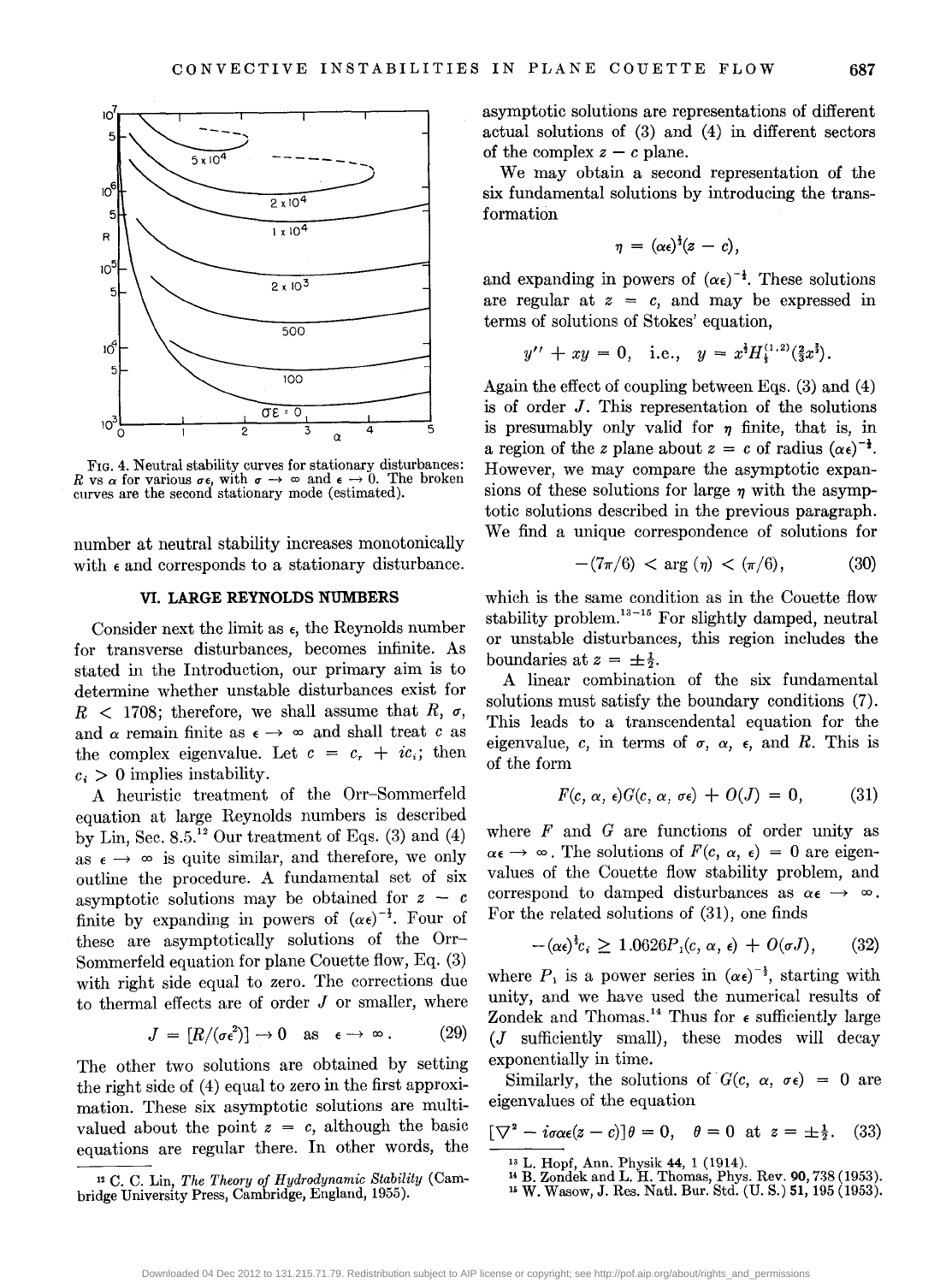For these disturbances, one finds

$$
-(\sigma\alpha\epsilon)^{\frac{1}{2}}c_i\geq P_2(c,\,\alpha,\,\sigma\epsilon)+O(J/\sigma),\qquad(34)
$$

where  $P_2$  is a power series in  $(\sigma \alpha \epsilon)^{-1}$ , starting with a positive constant. One may also prove stability simply by multiplying  $(33)$  by  $\theta^*$  and integrating from  $z = -\frac{1}{2}$  to  $z = +\frac{1}{2}$ . Thus the sixth-order system (3) and (4) is stable as  $\epsilon \rightarrow \infty$ , for  $\sigma$ ,  $\alpha$ , and R finite. If  $\alpha$  is unbounded, the results (32) and (34) may not hold, but we may prove stability following Zondek and Thomas, Sec. XII.

There are two other limiting cases that are tractable in this way. The first is  $\alpha \epsilon \rightarrow \infty$ , *R* finite,  $\sigma = 0$  (i.e.,  $\sigma \alpha \epsilon \rightarrow 0$ ). Here, the only eigenvalues are those of the Couette flow stability problem, for which the result (32) still holds. The other case is  $\sigma \alpha \epsilon \rightarrow \infty$ , *R* finite,  $\sigma = \infty$  (i.e.,  $\alpha \epsilon \rightarrow 0$ ), in which case the only eigenvalues are those of Eq. (33), for which (34) holds. In both cases, the flow is stable for *R* finite.

This completes the analysis of the physically interesting case  $R < R_0$ , as  $\epsilon \to \infty$ . It would be mathematically interesting to consider the case J fixed as  $\epsilon \rightarrow \infty$  (i.e.,  $R \rightarrow \infty$ ). If  $\alpha \epsilon$  and  $\sigma \alpha \epsilon$  are both large, two of the asymptotic solutions will satisfy the "inviscid" equation

$$
(z-c)^2 \nabla^2 w - Jw = 0, \qquad (35)
$$

in the first approximation. This equation is singular at  $z = c$ , and so we must look at the full equations in a neighborhood of the critical point in order to determine the complete behavior of the solutions of (35). Unfortunately, this leads to a rather complicated sixth-order equation in the variable  $\eta$  =  $(\alpha \epsilon)^{\dagger}(z - c)$ , involving the constants  $\sigma$  and J. We have not solved this equation, but we make the simplest possible hypothesis, namely, that the solutions of (35) are valid on the real *z* axis, except possibly in an inner friction layer.

We should then expect a set of eigenvalues related to those of the inviscid equation (35), with boundary conditions  $w = 0$  at  $z = \pm \frac{1}{2}$ . These have been computed by Kuo,<sup>4</sup> who considered Eq. (35) in the region  $|z| \leq 1$ , with  $-J$  replaced by  $\bar{J}$ , which Kuo calls the modified Richardson number. (Our *c<sub>r</sub>* corresponds to his  $\frac{1}{2}q_r$ , and our  $\alpha$  to his  $2\alpha$ .) If  $J$  is plotted against  $\alpha$ , the neutral stability curve for stationary disturbances has zero slope at  $J = 0.75$  and  $\alpha = 0$ . It then increases monotonically with  $\alpha$ , and passes through the point  $J = 2.0$ ,  $\alpha = 2.3994$ , where a pair of neutrally stable traveling disturbances appear. These occur along the line  $J = 2.0, \alpha > 2.3994$  (Kuo, Fig. 4). This behavior

is qualitatively the same as in Fig. 3 of our paper, except near  $\alpha = 0$ . In fact, for the lowest traveling mode in Fig. 3, J is about 2.0  $\pm$  50%. The results in Fig. 1, and an isolated point for  $\sigma = 1$ ,  $\alpha = 4$ ,  $\epsilon$  = 133,  $R \approx 0.3080 \times 10^5$  also agree roughly with the inviscid result. Thus it appears likely that the neutral stability curves obtained numerically for  $\alpha \epsilon$ , and  $\sigma \alpha \epsilon$  large are closely related to the solutions of (35). If this is so, we should expect *R*  at neutral stability to increase roughly as  $\sigma \epsilon^2$ , for  $\epsilon$  large enough, with  $\alpha$  and  $\sigma$  fixed.

The phase speed for neutrally stable solutions of  $(35)$  is given in Fig. 2(a) of Kuo's paper. Thus as  $\epsilon \rightarrow \infty$ , we should expect *c* to be a unique function of  $\alpha$ , with  $c = 0$  at  $\alpha \leq 2.3994$  and  $c \rightarrow \frac{1}{2}$  as  $\alpha \rightarrow \infty$ . For  $\alpha = 3.0$ , we should have  $c \approx 0.16$ , and for  $\alpha = 3.3$ ,  $c \approx 0.20$ , which is consistent with Fig. 2 of our paper.

As mentioned above, Eq. (35) does not apply if  $\alpha \epsilon$  or  $\sigma \alpha \epsilon$  are small. Thus the lowest curve in Fig. 3 of our paper does not agree with Kuo's neutral stability curve as  $\alpha \rightarrow 0$ . Similarly, the results in Fig. 4 of our paper, for which  $\epsilon$  is vanishingly small  $(\sigma \rightarrow \infty$  with  $\sigma \in \text{fixed}$ , cannot be compared with Kuo's solutions. The same is true for Fig. 2 of Gallagher and Mercer, for which  $\sigma = 0$ . On the other hand, for *R* finite as  $\epsilon \rightarrow \infty$ , the flow is stable for all  $\alpha$  and  $\sigma$  as was shown in the first part of this section.

#### **VII. COMPARISON WITH EXPERIMENT**

From the preceding analysis, and from the work of Deardorff and of Gallagher and Mercer, convection with shear appears to be stable at  $R < 1708$ . We have proved this conclusion only for  $\epsilon$  infinitely small and infinitely large. For finite  $\epsilon$ , we must assume that the cases investigated numerically are typical of the flow at all values of  $\sigma$ ,  $\alpha$ ,  $\epsilon$ , and  $\alpha$ . Therefore, at  $R = 1708$  we should expect convection to appear as longitudinal rolls, for which  $\epsilon = 0$ irrespective of the rate of shear.

Benard and Avsec,<sup>1</sup> Chandra,<sup>2</sup> and Brunt<sup>3</sup> describe experiments on air in which shear was produced in a straight channel by moving one of the horizontal surfaces bounding the fluid. Cigarette smoke was used to mark the fluid and to detect the onset of convection. They report no cases of instability at values of the Rayleigh number less than 1708. Recently, the author<sup>7,16</sup> measured heat flux and momentum flux in liquids in an annular channel. It was not possible to observe the flow

16 A. P. Ingersoll, J. Fluid Mech. (to be published).